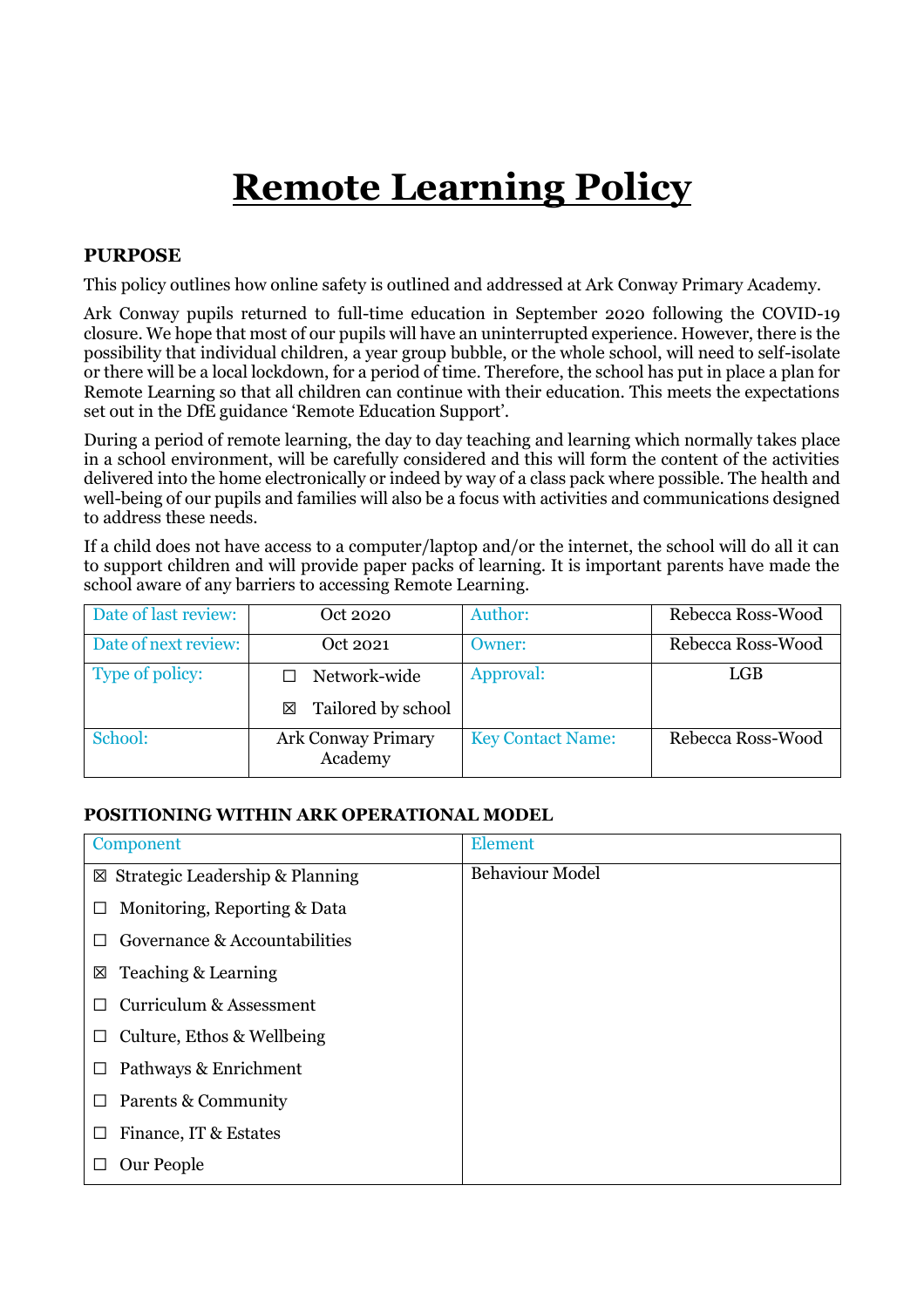# **Ark Conway Primary Academy Remote Learning Policy**

## **Purpose**

This remote learning policy is intended to provide clarity to stakeholders on the different ways in which our school will:

- Ensure consistency in the approach to remote learning for pupils who aren't in school
- Set out expectations for all members of the school community with regards to remote learning
- Provide clarity around safeguarding and data protection in a remote learning context

As a school we are committed to providing continuity of education to our pupils and will always aim to provide all of our pupils with equal opportunities to participate in learning from home.

This policy will be reviewed at the end of the academic year when we will consider which elements of the policy will remain in future years.

# **Definitions**

**Remote learning** refers to the provision of work, teacher support, as well as assessment and feedback from teachers to pupils in the event that normal lessons cannot be delivered 'face to face' as normal.

**Ark SPArk** is the name of the learning portal for all Ark pupils, which provides work in most subjects across all year groups. This can support pupils to work independently at home.

# **Types of school closure**

The global pandemic continues to impact on schools and has the potential to periodically or for prolonged periods of time prohibit face to face learning. The Department for Education have set out four scenarios that we must be prepared for:

- **Tier 1** If there is a relatively high risk of coronavirus in our local area, we will be placed into Tier 1. In this phase, pupils may be sent home to self-isolate individually or in groups, depending on their exposure to others and the signs of symptoms.
- **Tier 2** Our school will remain fully open and all pupils will continue to be offered full-time on-site education to all pupils. As above, pupils may be sent home to self-isolate individually or in groups, depending on their exposure to others and the signs of symptoms.
- **Tier 3** Our school will remain fully open and all pupils will continue to be offered full-time on-site education to all pupils. As above, pupils may be sent home to self-isolate individually or in groups, depending on their exposure to others and the signs of symptoms.
- **Tier 4** Our school will remain open to priority groups (critical workers' and vulnerable children) only. This would resemble the 'Community Classrooms' model adopted in the summer term of 2019/20 during the first wave of the coronavirus.

The table below sets out the type of remote learning that we will offer now, if pupils are required to self-isolate.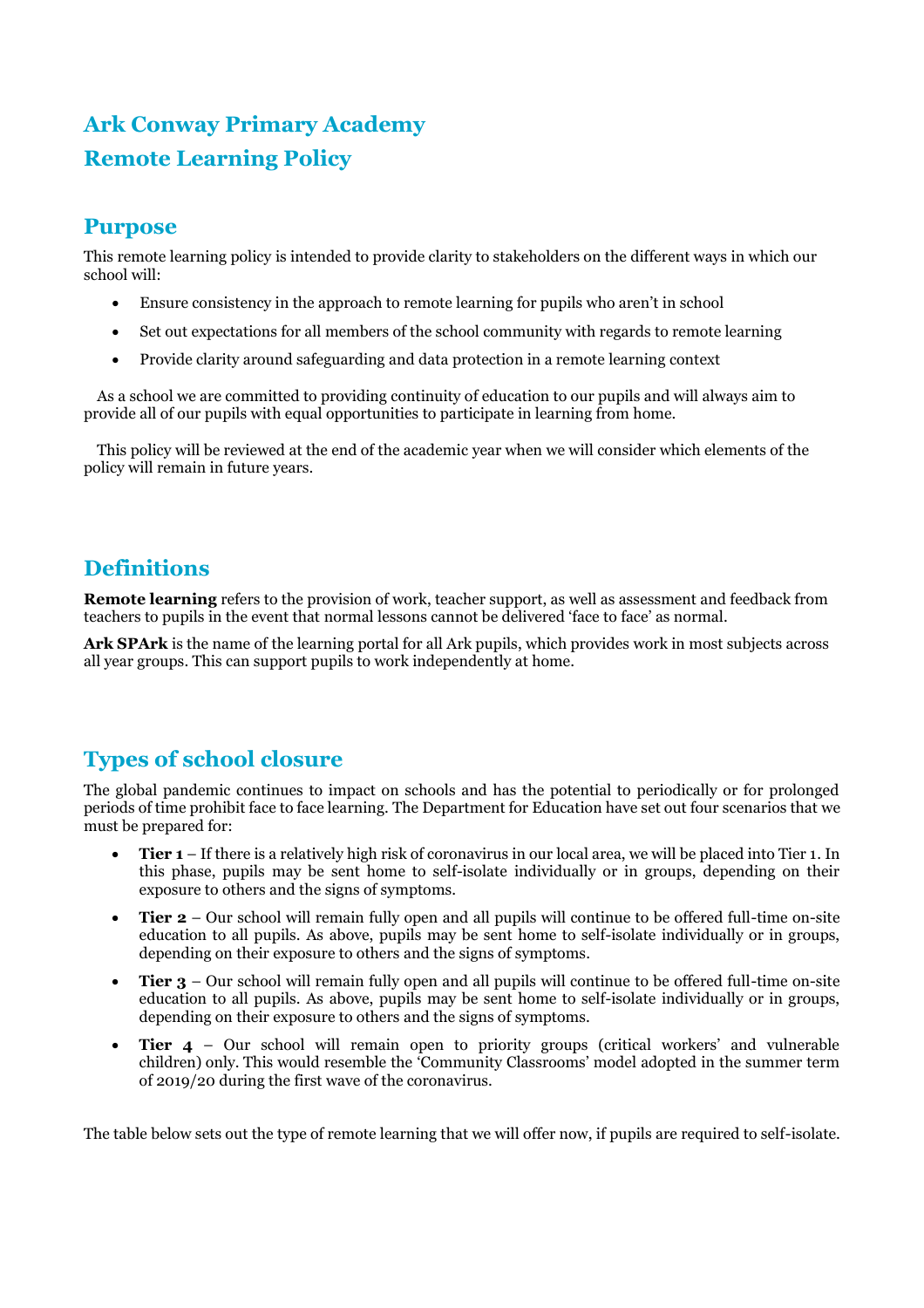| Tiers 1, 2 and 3                                                                                 | In this scenario, almost all pupils are attending as usual.                                                                                                           |                                                                                                                                                                                                                                                                                                                                                                                                                                                                                                                                                                                                                                                                                                                                                                                                                                                                                                                                                                                                                                                              |                                                                                                                                                                                                                                                                                                                                                                                                                                                                                                                                                                                                                                                                                                        |  |  |
|--------------------------------------------------------------------------------------------------|-----------------------------------------------------------------------------------------------------------------------------------------------------------------------|--------------------------------------------------------------------------------------------------------------------------------------------------------------------------------------------------------------------------------------------------------------------------------------------------------------------------------------------------------------------------------------------------------------------------------------------------------------------------------------------------------------------------------------------------------------------------------------------------------------------------------------------------------------------------------------------------------------------------------------------------------------------------------------------------------------------------------------------------------------------------------------------------------------------------------------------------------------------------------------------------------------------------------------------------------------|--------------------------------------------------------------------------------------------------------------------------------------------------------------------------------------------------------------------------------------------------------------------------------------------------------------------------------------------------------------------------------------------------------------------------------------------------------------------------------------------------------------------------------------------------------------------------------------------------------------------------------------------------------------------------------------------------------|--|--|
|                                                                                                  | However, absence will be higher than normal for three key reasons – the approach to remote<br>learning is slightly different in each.                                 |                                                                                                                                                                                                                                                                                                                                                                                                                                                                                                                                                                                                                                                                                                                                                                                                                                                                                                                                                                                                                                                              |                                                                                                                                                                                                                                                                                                                                                                                                                                                                                                                                                                                                                                                                                                        |  |  |
| <b>Type of Absence</b>                                                                           | Some pupils refusing to<br>attend (these would<br>typically be coded as<br>unauthorised)                                                                              | Groups of pupils absent in 2-<br>week cycles as <b>bubbles burst</b><br>and they have to self-<br>isolate                                                                                                                                                                                                                                                                                                                                                                                                                                                                                                                                                                                                                                                                                                                                                                                                                                                                                                                                                    | Individual pupils have to<br>self-isolate/other legitimate<br>absence for up to 2 weeks                                                                                                                                                                                                                                                                                                                                                                                                                                                                                                                                                                                                                |  |  |
| <b>UNIVERSAL</b><br>(pupils do not<br>have devices)                                              |                                                                                                                                                                       | home.                                                                                                                                                                                                                                                                                                                                                                                                                                                                                                                                                                                                                                                                                                                                                                                                                                                                                                                                                                                                                                                        | Paper copies of home learning packs are sent home, including;<br>Maths Mastery learning tasks; class Reading book and<br>comprehension; Writing tasks; History, Geography and Science<br>workbooks allowing pupils to continue their learning sequence at<br>Home learning will be checked on a pupil's return.                                                                                                                                                                                                                                                                                                                                                                                        |  |  |
| <b>BLENDED</b><br>(Asynchronous)<br>(pupils with<br>devices have the<br>potential to do<br>more) | All children will be<br>encouraged to attend school.<br>We will work closely with all<br>families if this is the case and<br>relevant work will be made<br>available. | Parents and pupils are directed<br>to the school website where<br>teachers will provide a schedule<br>of daily lessons in continuation<br>of the school curriculum,<br>PowerPoint lessons, along with<br>access to weekly spellings and<br>arithmetic tasks. Teachers<br>record videos to talk pupils<br>through their learning and<br>teach key concepts, as well as<br>reading videos using core texts.<br>Teachers direct pupils to key<br>lessons on Oak National<br>Academy, free e-books and<br>update online platforms for<br>learning, including Times Table<br>Rockstars and Purple Mash<br>with targeted learning tasks.<br>Paper copies of History,<br>Geography and Science<br>workbooks are sent home,<br>allowing pupils to continue<br>their learning sequence at<br>home.<br>Teachers complete a check-in<br>phone call with each pupil once<br>a week; the more vulnerable of<br>our children will be contacted<br>at least twice a week.<br>Parents and pupils use Seesaw<br>to share examples of home<br>learning with the class teacher. | Teachers direct pupils to key<br>lessons on Oak National<br>Academy, free e-books and<br>update online platforms for<br>learning, including Times Table<br>Rockstars and Purple Mash with<br>targeted learning tasks.<br>Paper copies of History,<br>Geography and Science<br>workbooks are sent home,<br>allowing pupils to continue their<br>learning sequence at home.<br>Teachers complete a check-in<br>phone call with each pupil once a<br>week; the more vulnerable of our<br>children will be contacted at least<br>twice a week.<br>Parents and pupils use Seesaw to<br>share examples of home learning<br>with the class teacher. Home<br>learning will be checked at least<br>once a week. |  |  |
|                                                                                                  | Home learning will be checked<br>at least once a week.                                                                                                                |                                                                                                                                                                                                                                                                                                                                                                                                                                                                                                                                                                                                                                                                                                                                                                                                                                                                                                                                                                                                                                                              |                                                                                                                                                                                                                                                                                                                                                                                                                                                                                                                                                                                                                                                                                                        |  |  |

The table below sets out the type of remote learning that we will offer in future, if we are required to close our school to some pupils. Further details on these will be provided if these scenarios are triggered by national government.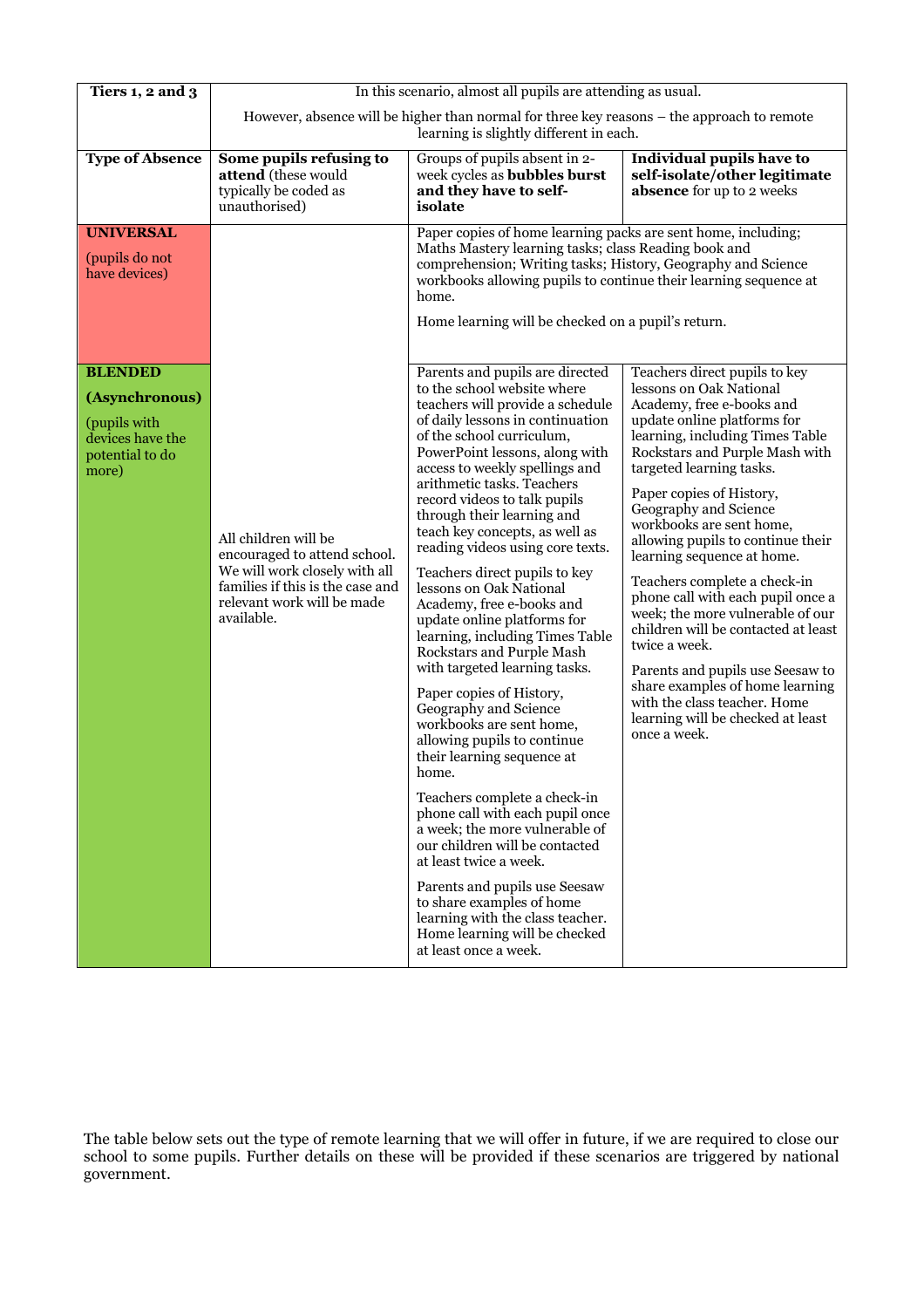| Tier <sub>4</sub>                                                                                                                                                                          | In this scenario, school will be closed to the majority of pupils, however will remain open to priority groups<br>(critical workers' and vulnerable children) only. This would see a return to the 'Community Classrooms' model<br>adopted in the Summer Term of 2019/20 during the first wave of the coronavirus.                                                                                                                                                                                                                                                                                                                                                                                                                                                                                                                                                                                                                                                                                                                                                                                                                                                                                                                                                                                                                                                               |                                                                                                                                                                                                                                                                                                                                                                                                                                              |  |  |
|--------------------------------------------------------------------------------------------------------------------------------------------------------------------------------------------|----------------------------------------------------------------------------------------------------------------------------------------------------------------------------------------------------------------------------------------------------------------------------------------------------------------------------------------------------------------------------------------------------------------------------------------------------------------------------------------------------------------------------------------------------------------------------------------------------------------------------------------------------------------------------------------------------------------------------------------------------------------------------------------------------------------------------------------------------------------------------------------------------------------------------------------------------------------------------------------------------------------------------------------------------------------------------------------------------------------------------------------------------------------------------------------------------------------------------------------------------------------------------------------------------------------------------------------------------------------------------------|----------------------------------------------------------------------------------------------------------------------------------------------------------------------------------------------------------------------------------------------------------------------------------------------------------------------------------------------------------------------------------------------------------------------------------------------|--|--|
| Primary                                                                                                                                                                                    | <b>Home Learning</b>                                                                                                                                                                                                                                                                                                                                                                                                                                                                                                                                                                                                                                                                                                                                                                                                                                                                                                                                                                                                                                                                                                                                                                                                                                                                                                                                                             | <b>Community Classroom</b>                                                                                                                                                                                                                                                                                                                                                                                                                   |  |  |
| <b>UNIVERS</b><br>AL<br>(pupils do<br>not have<br>devices<br>available)<br><b>BLENDE</b><br>D<br>(Asynchr<br>onous)<br>(pupils)<br>with<br>devices<br>have the<br>potential to<br>do more) | Paper copies of home learning packs are sent home, including; Maths<br>Mastery learning tasks; class Reading book and comprehension; Writing<br>tasks; History, Geography and Science workbooks allowing pupils to<br>continue their learning sequence at home.<br>Home learning will be checked on a pupil's return.<br>Parents and pupils are directed to the school website where teachers will<br>provide a schedule of daily lessons in continuation of the school curriculum,<br>PowerPoint lessons, along with access to weekly spellings and arithmetic<br>tasks. Teachers record videos to talk pupils through their learning and teach<br>key concepts, as well as reading videos using core texts.<br>Teachers direct pupils to key lessons on Oak National Academy, free e-books<br>and update online platforms for learning, including Times Table Rockstars<br>and Purple Mash with targeted learning tasks.<br>Paper copies of History, Geography and Science workbooks are sent home,<br>allowing pupils to continue their learning sequence at home.<br>Teachers complete a check-in phone call with each pupil once a week; the<br>more vulnerable of our children will be contacted at least twice a week.<br>Parents and pupils use Seesaw to share examples of home learning with the<br>class teacher. Home learning will be checked at least once a week. | Community Classroom follows a<br>similar model to the home<br>learning approach, with pupils<br>following the same schedule of<br>daily lessons as those learning<br>from home. Pupils have access to<br>in school devices to watch teacher<br>videos and access online<br>platforms.<br>Supporting adults support<br>teaching and learning of key<br>concepts, mark pupils' work and<br>provide feedback.<br>Pupils read to an adult daily. |  |  |

# **Roles and responsibilities**

This part of the policy sets out the roles and responsibilities of all stakeholders, including pupils and parents, if our school has to move to a period of remote learning.

## **2.1 Teachers**

When providing remote learning, teachers must be available between 8:00am and 5:00pm.

If unable to work for any reason during this time, for example due to sickness or caring for a dependent, teachers should report at the first opportunity to their line manager, using the normal absence procedure.

When providing remote learning, teachers are responsible for:

- Home learning:
	- $\circ$  Setting a weekly schedule of lessons for their class, with 3+ lessons per day for pupils to complete. This should be emailed to their Teaching and Learning lead by the end of day on Thursdays to then be uploaded onto the school website and emailed to parents in advance of the next week.
	- o Provide supporting resources for the schedule of lessons to ensure best possible outcomes for all pupils. These should be emailed to their Teaching and Learning lead by the end of day on Thursdays to then be uploaded onto the school website and emailed to parents in advance of the next week.
	- o Recording a video to explain the home learning for the week and to teach key concepts. Recording additional videos for lessons content is welcomed.
	- o Recording daily reading lessons and ensuring all pupils have access to a copy of the text being used.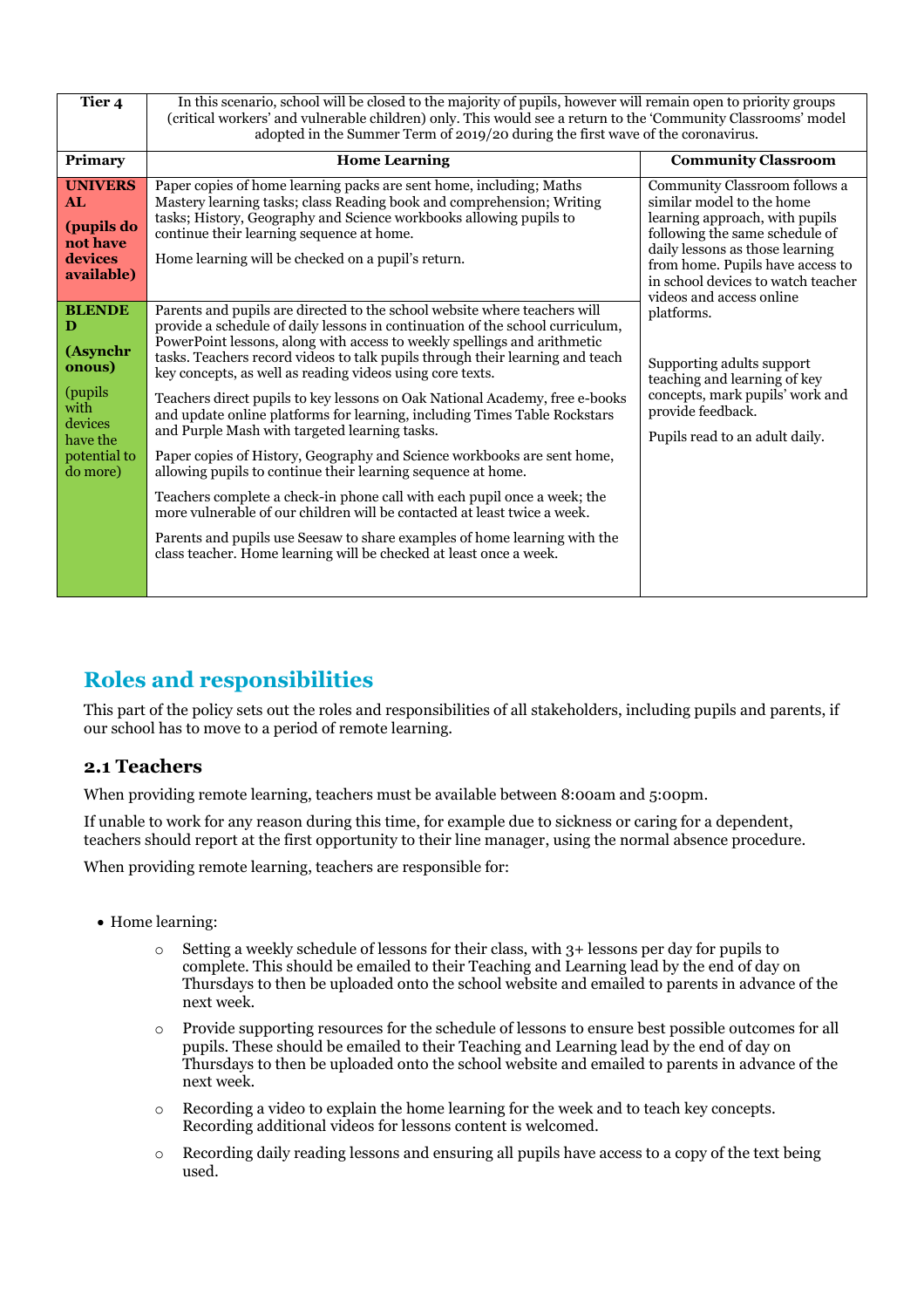- $\circ$  Daily phonics lessons to be provided to all pupils in Reception and Year 1 and children using the RWI phonics programme in other year groups via video links.
- o Printing and preparing paper home learning packs where required.
- $\circ$  Communicating any questions, concerns or difficulties around home learning to the teaching and learning lead in a timely manner.
- Providing feedback on work:
	- $\circ$  Responding to pupil work submitted through SeeSaw or via email, within 24 hours.
	- o Forwarding examples of home learning to be celebrated to the Principal to form the content of assemblies.
- Keeping in touch with pupils who aren't in school and their parents:
	- o Responding to pupil / parent requests for support, within 24 hours.
	- $\circ$  Making at least one phone call weekly to all pupils who are learning at home, as a welfare check and providing support with learning. Calls to be made through MS Teams (without cameras being enabled)
	- $\circ$  Making at least two phone calls weekly to pupils who are considered vulnerable or have specific learning difficulties. Calls to be made through MS Teams (without cameras being enabled
	- o Communicating any safeguarding, welfare or teaching and learning concerns to the DDSL, and Principal in a timely manner.
- Attending virtual meetings with staff, network colleagues and external agencies:
	- o Ensure attendance at all scheduled meetings at the set time, checking technology in advance.
	- o Dress code suitable business attire for all virtual meetings.
	- o Locations professional environment, avoiding background noise and interruption, and ensuring backgrounds are appropriate.
	- o Communicate reasons for any non-attendance to the Principal and line manager prior to meetings.

#### **2.2 Graduate Co-teachers and Learning Support Assistants**

When assisting with remote learning, graduate co-teachers and learning support assistants must be available between 8:15am and 4:15pm.

If unable to work for any reason during this time, for example due to sickness or caring for a dependent, they should report this to their line manager, using the normal absence procedure.

When assisting with remote learning, teaching assistants are responsible for:

- Home learning:
	- o Printing and preparing paper home learning packs where required.
	- o Supporting the teacher in recording videos where possible.
	- $\circ$  Communicating any questions, concerns or difficulties around home learning to the teaching and learning lead in a timely manner.
- Providing feedback on work:
	- Responding to pupil work submitted through SeeSaw or via email, within 24 hours.
	- o Forwarding examples of home learning to be celebrated to the Principal to form the content of assemblies.
- Keeping in touch with pupils who aren't in school and their parents:
	- o Responding to pupil / parent requests for support, within 24 hours.
	- Supporting phone calls home, in line with the teacher requirement for: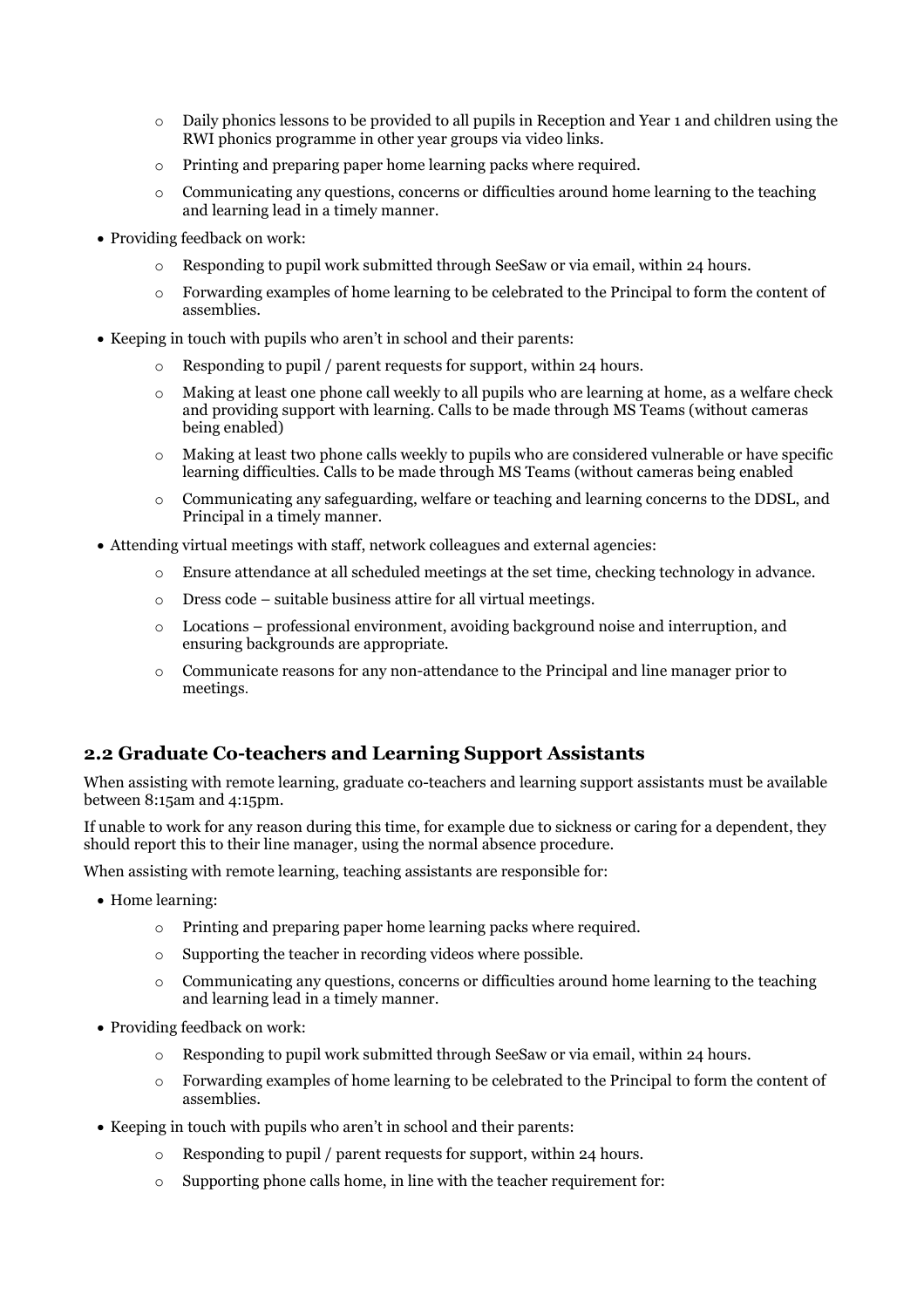- Making at least one phone call weekly to all pupils who are learning at home, as a welfare check and providing support with learning. Calls to be made through MS Teams (without cameras being enabled)
- Making at least two phone calls weekly to pupils who are considered vulnerable or have specific learning difficulties. Calls to be made through MS Teams (without cameras being enabled
- $\circ$  Communicating any safeguarding, welfare or teaching and learning concerns to the the DDSL, Principal and/or Vice Principal in a timely manner.
- Attending virtual meetings with staff, network colleagues and external agencies:
	- o Ensure attendance at all scheduled meetings at the set time, checking technology in advance.
	- $\circ$  Dress code suitable business attire for virtual meetings with colleagues and across the network.
	- $\circ$  Locations professional environment, avoiding background noise and interruption, and ensuring backgrounds are appropriate.
	- o Communicate reasons for any non-attendance to the Principal and Vice Principal prior to meetings.

#### **2.3 Subject leads**

Alongside their teaching responsibilities, subject leads are responsible for:

- Considering whether any aspects of the subject curriculum need to change to accommodate remote learning.
- Working with teachers teaching their subject remotely to make sure all work set is appropriate and consistent.
- Working with other subject leads and senior leaders to make sure work set remotely across all subjects is appropriate and consistent.
- Monitoring, and providing timely feedback on, the remote work set by teachers in their subject.
- Alerting teachers to resources they can use to teach their subject remotely (including Ark SPArk).

#### **2.4 Senior leaders**

Alongside any teaching responsibilities, senior leaders are responsible for:

- Co-ordinating the remote learning approach across the school. The Principal will lead in this area.
- Monitoring the effectiveness of remote learning through regular checks of planned content, regular communication with teachers and co-teachers and LSAs, feedback from pupils and parents and monitoring of engagement through emails, Microsoft Teams and SeeSaw. The Principal will lead in this area.
- Monitoring the security of remote learning systems, including data protection and safeguarding considerations. The Principal will lead in this area.

#### **2.5 Designated safeguarding lead**

The school has appointed a member of the senior leadership team, as the Designated Safeguarding Lead (DSL). The DSL has the overall responsibility for the day-to-day oversight of safeguarding and child protection systems in school.

The DSL will undergo appropriate and specific training to provide them with the knowledge and skills required to carry out their role. The DSL's training will be updated formally every two years but may have refresher training at regular intervals, at least annually, to keep up with any developments relevant to their role.

Additionally, DSLs knowledge and skills will be updated regularly through a variety of other methods, e.g. ebulletins and briefings, organising and participating in conferences, local meetings, other identified training, supervision, Ark network training and Ark DSL hub meetings.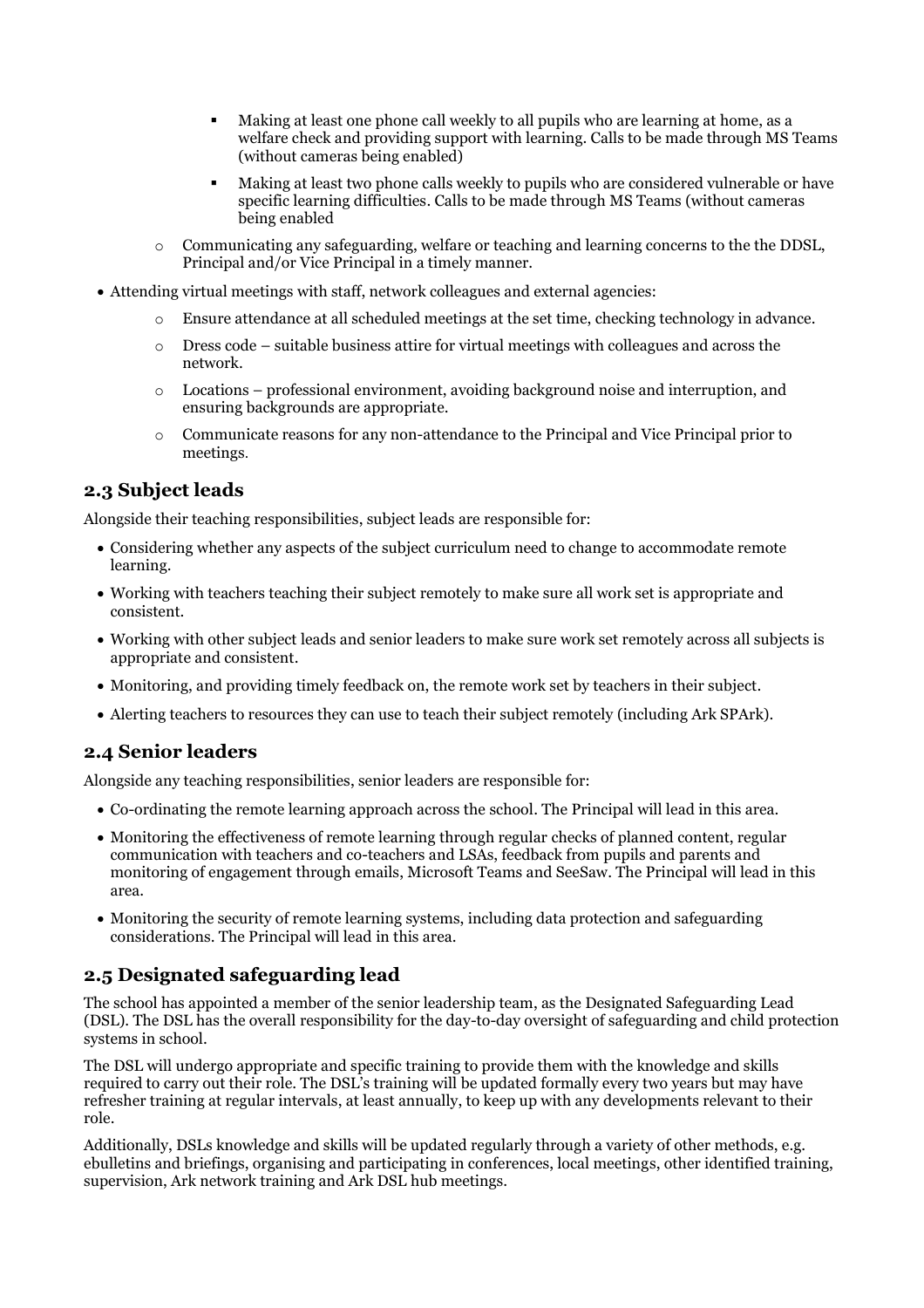The school has appointed additional staff to deputise for the DSL. The Deputy DSLs have attended appropriate training, which enables them to be fully conversant and to fulfil this role. Whilst the activities of the designated safeguarding lead may be delegated to the deputies, the ultimate lead responsibility for safeguarding and child protection remains with the designated safeguarding lead and this responsibility will not be delegated.

It is the role of the DSL to:

- Act as the central contact point for all staff to discuss any safeguarding concerns.
- Maintain a confidential electronic recording system for safeguarding and child protection concerns. Impero EdAware online system is Ark's mandatory system for safeguarding recording.
- Liaise with Ark's Head of Safeguarding in reporting serious safeguarding issues relating to children and in matters relating to staff.
- Keep their Principal/Head of School informed of any serious safeguarding issues relating to children and staff.
- Be aware of pupils who have a social worker
- Help promote educational outcomes, academic progress by sharing the information about the welfare, safeguarding and child protection issues that children, including children with a social worker, are experiencing, or have experienced, with teachers and leadership staff.

#### **2.7 Pupils and parents**

Staff can expect pupils learning remotely to:

- Be available for learning during the school day
- Complete work to the deadline set by teachers
- Seek help if they need it by emailing their class teacher or info@arkconwayprimary.org

Staff can expect parents with children learning remotely to:

- Make the school aware if their child is sick or otherwise can't complete work
- Seek help from the school if they need it by emailing their child's class teacher or info@arkconwayprimary.org
- Be respectful when making any complaints or concerns known to staff

## **3. Who to contact**

If staff have any questions or concerns about remote learning, they should contact the following individuals:

- Issues in setting work talk to the relevant subject lead, line manager or SENCO
- Issues with behaviour talk to line manager or Principal
- Issues with IT talk to line manager or Principal and log a ticket using XMA's support desk
- Issues with their own workload or wellbeing talk to line manager
- Concerns about data protection talk to School Business Manager
- Concerns about safeguarding talk to the DSL (Shakira Vaz) or Principal

## **4. Data protection**

#### **4.1Accessing personal data**

When accessing personal data for remote learning purposes, all staff members will ensure that they are using an Ark Schools device rather than a personal device, if you have been provided with one.